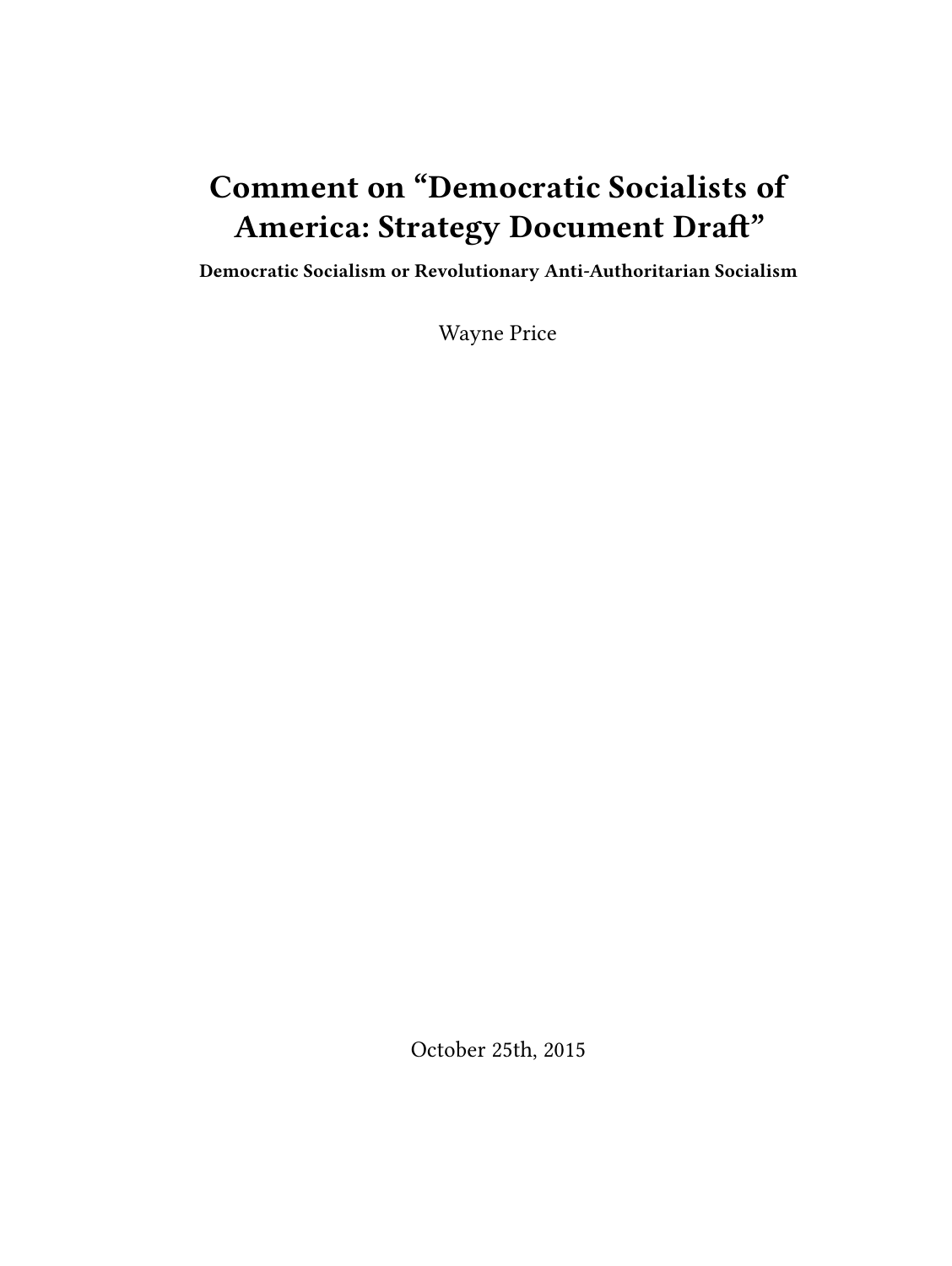## **Contents**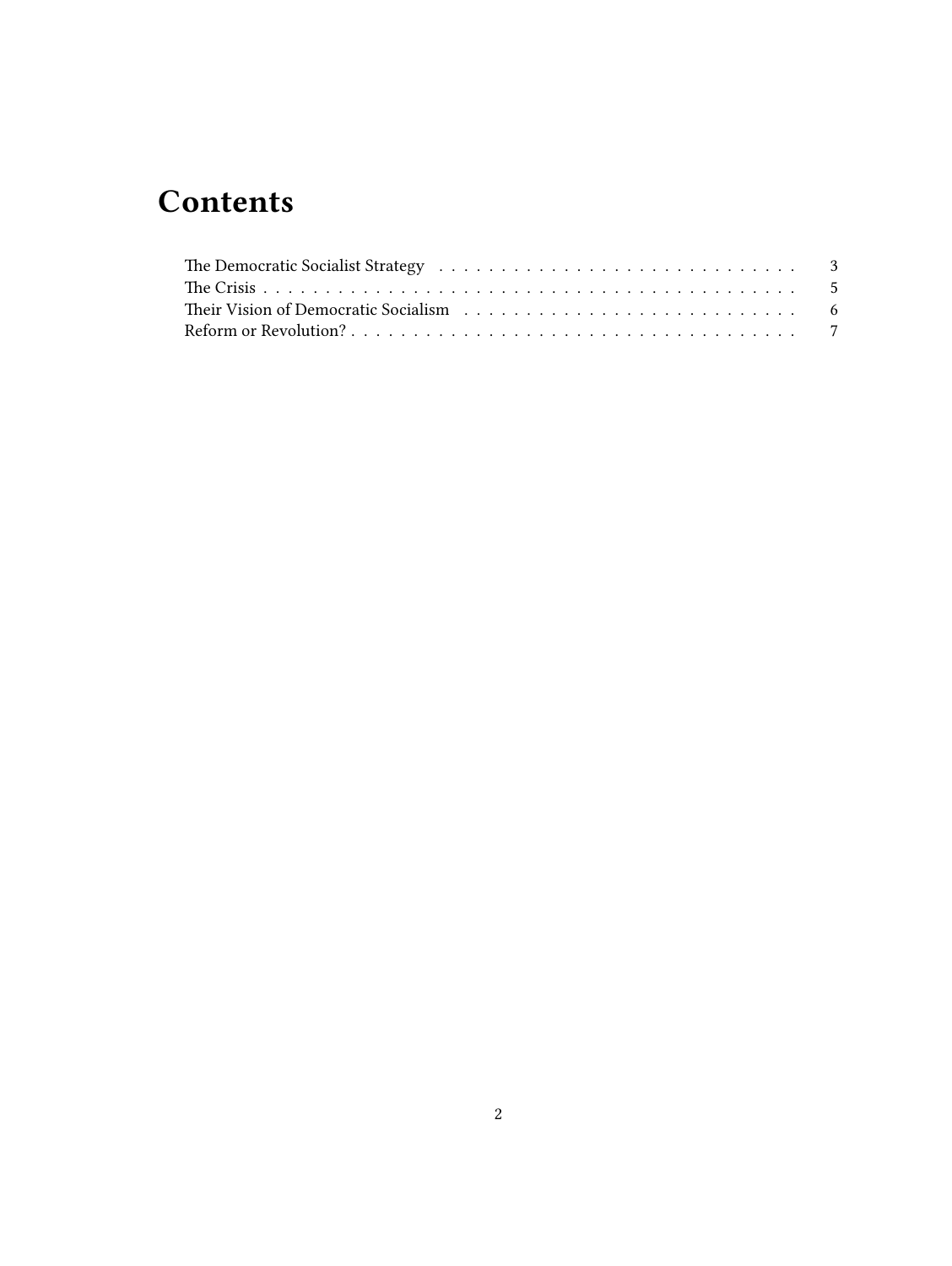Commentary on a recent draft document on the strategy and vision of the Democratic Socialists of America, from the viewpoint of revolutionary libertarian socialism (anarchism).

Sen. Bernie Sanders, currently running in the Democratic Party primary for its presidential nomination, has identified himself as a "democratic socialist." Even though "socialism" was once a vile insult (and still is for many), this has not prevented him from gaining a popular following. If nothing else, this has increased interest in "democratic socialism." Meanwhile the collapse of the Soviet Union has made it possible to raise "socialism" as something other than a totalitarian horror. (Sanders says his model of "socialism" is Sweden or Denmark.)

Here is a "Strategy Document" produced by some members of the Democratic Socialists of America (DSA). The DSA, founded in the early 1980s by Michael Harrington and other radicals, proudly describes itself as the largest "democratic socialist" organization in the US. Sen. Sanders has previously addressed a DSA convention, and it currently endorses his presidential bid.

Just what the DSA means by "democratic socialist" will be seen as the statement is explored. However, this is specifically a "draft," "a work in progress," which its authors expect to go "through a few more rounds of edits," before being "brought to the [DSA] convention in November 2015." (page 1) It is not (yet?) an official DSA document. But I assume it expresses generally the views of some of the DSA members and therefore is worth evaluating. I am an anti-authoritarian (or libertarian) socialist, which is another term for an anarchist. I think it would be useful to examine this proposed "strategy" of the DSA from this perspective.

The document includes a summary of DSA's immediate strategy to achieve at least the beginnings of democratic socialism, an analysis of what capitalism is in this period, and a vision of what democratic socialism would be.

#### <span id="page-2-0"></span>**The Democratic Socialist Strategy**

"DSA's founding political statement focused on building a socialist wing within an anticorporate coalition of labor, feminists, and activists of color whose political program would be to the left of U.S. liberalism." (1) Note that the coalition would be "anti-corporate" but not "anticapitalist." This coalition (and its "socialist wing") would win by taking over the (existing) state (the basic framework of government). "Capitalism conquered the globe using the institutions of the state…and it is through the radical democratization of the state that socialists will overcome capitalism….The state itself becomes an arena of struggle for exploited and oppressed peoples…." (5)

The implication is that the state is neutral in conflicts between the ruling class and the working class, between the oppressor and the oppressed. These "democratic socialists" reject the idea that the state is an institution of capitalism, created by capitalism, and creating capitalism (and serving other forms of oppression which are integrated into capitalism). To them, the state has been used to conquer the world for capitalism, but somehow the very same state can now be taken over by socialists to "overcome capitalism." The army, the police, the secret police, the prisons, the law courts, the two houses of Congress with their gerrymandering and two-senators per state, the electoral college, "the restrictive voting rights provisions," (12) the enormous bureaucracy, the lobbyists, and the 50 state governments—all of which have been used to conquer, first North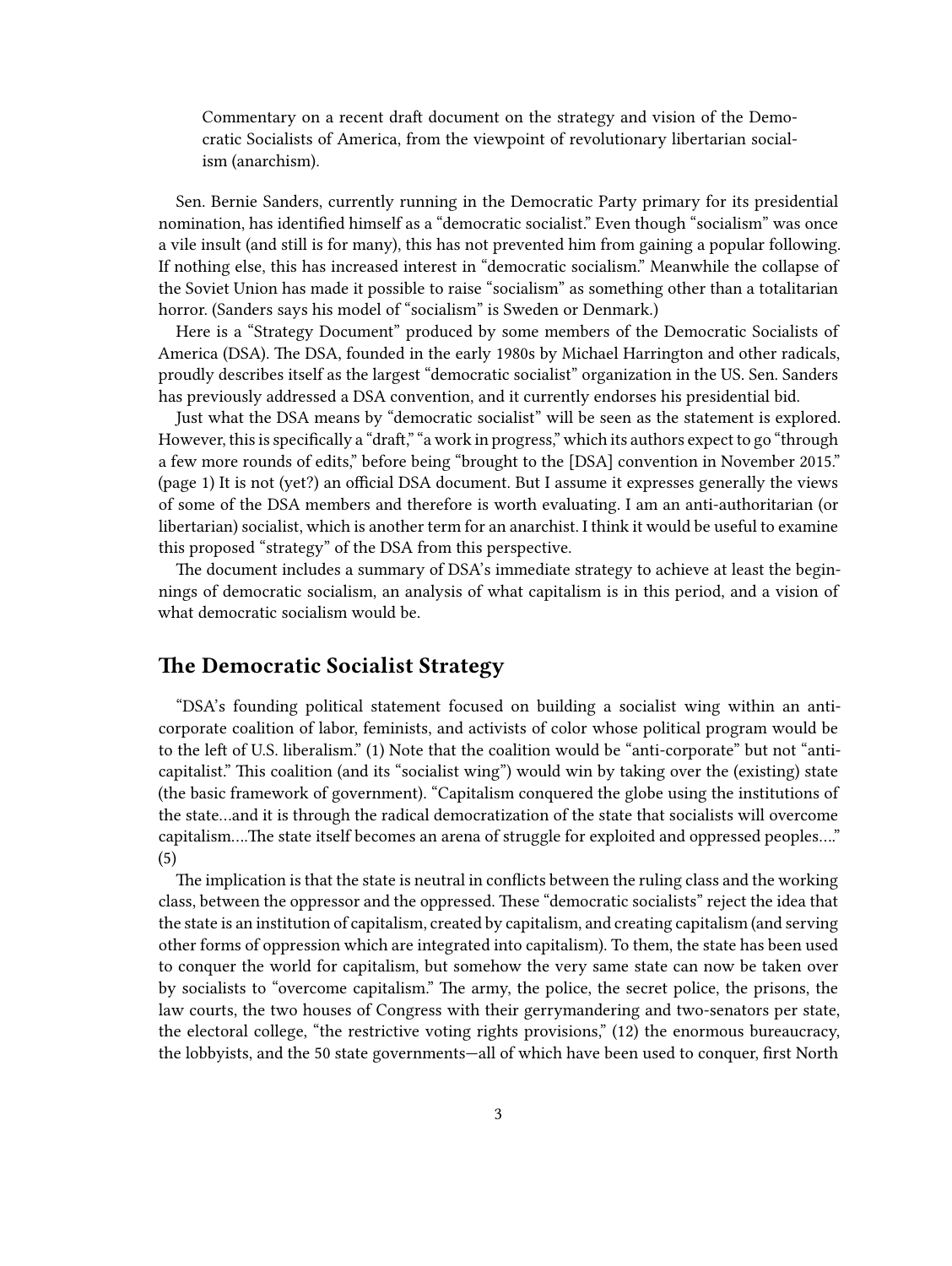America, and then the world—these will supposedly be overcome through using the very forms of the state. It is this belief which makes the DSAers reformist (or social democrats).

The state will become "an arena of struggle," the authors say. But the state is no more an arena of struggle than is the management of a giant corporation when top managers debate whether to grant striking workers some benefits to end the strike or whether to resist the striking union to the bitter end. And if corporate management decides to put some union officials on the board of directors, this does not change the capitalist nature of the corporation. (The one thing in which anarchists agreed with Lenin and Trotsky was that the existing state had to be overturned and replaced with alternate institutions.)

In order to achieve this drastic transformation of the state, the DSAers propose to use the Democratic Party, "particularly its progressive wing." (13) They note that this strategy failed in the 1990s due to "…the swiftly disappearing left wing of the Democratic Party…." (2) But now they are ready to try again. Their analysis is that "The Democrats are divided between their dominant, pro-corporate national leadership and a significant anti-corporate wing, supported by its black, Latino, trade union, and white progressive base. This means that Democrats tend to be less hostile (and often friendly) to legislation in defense [of] organized labor, [women], immigrants and communities of color. They also tend to be less aggressive in their attempts to slash social services." (13)

So the Democrats have a "pro-corporate national leadership" which is "dominant," and an "anti-corporate wing" which is dominated. (The main job of this wing is to get out the vote for the dominant pro-corporate Democrats.) The Democrats are mostly "less hostile" and "less aggressive" in attacking labor, women, and People of Color and slashing social services—which means that they are "hostile" and "aggressive," just not as much as the Republicans. The Republicans are the cutting edge of the corporate attack on working people and the oppressed, while the Democrats trail behind. "…Nearly all socialists view the Democratic Party, and particularly its progressive wing, as the 'lesser evil' of these two parties." (13) But the lesser evil is still an evil.

This leads to a problem for an electoral strategy. The DSAers acknowledge, "when the Left poses no threat to moderate Democrats, the party leadership takes the votes of progressive constituencies for granted and presses forward with policies that serve their corporate backers." (13) In theory, the threat of an independent liberal party might pull the "moderate Democrats" to the Left. But it is very hard in the U.S.—more so than in most capitalist democracies—to establish a left third party. There are "our particular constitutional structures and an array of restrictive state laws that make third-party national efforts extraordinarily difficult." (12) The authors recognize this as a dilemma but offer no way out. Work inside and outside the Democrats and see what happens, they conclude.

What they do not recognize is that the Democratic Party is also not a neutral organization. It is an instrument of the ruling class. For generations now it has served to pull in progressive mass movements and then to drown them in its noxious swamp. It did this to the unions, to the Black movement, to the antiwar movement, to the women's movement, to the environmental movement, and so on. It is an enemy of working people and all oppressed and needs to be fought, not supported.

This means that the liberal leaderships of that "progressive wing" are also our enemies, because they lead the "anti-corporate" movements into the Democratic and electoral swamp. This is especially true of the union bureaucracies, which are agents of capitalism within the organized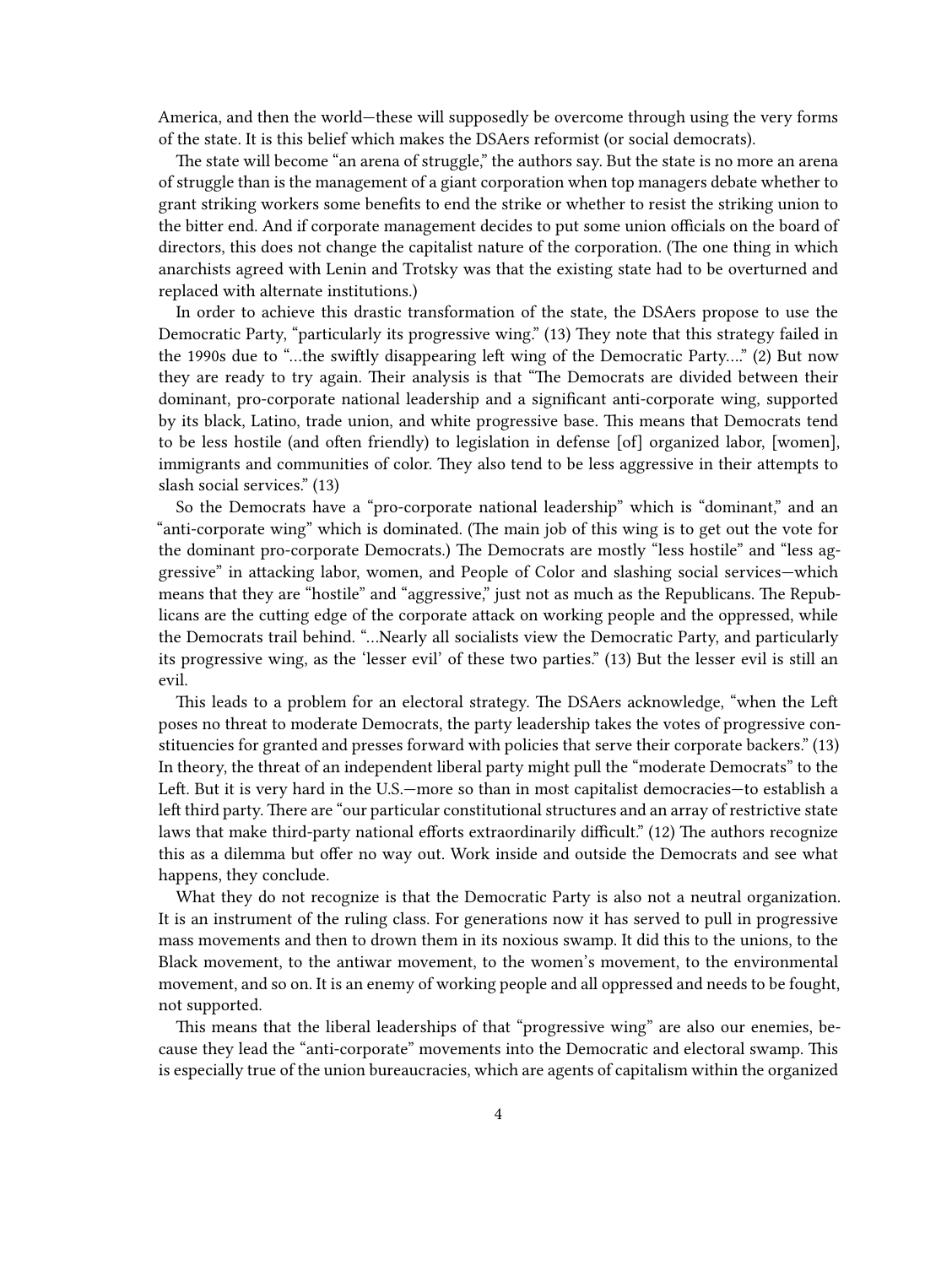workers' movement. The document is for more democratic and militant unions, but says nothing about the existing union officialdom as a barrier to achieving these and other progressive goals about the need to fight the union bureaucrats. (This does not rule out having united fronts or coalitions with union officials or other liberal leaderships over specific issues.)

The document's authors insist on "taking part in the electoral process" even though "elections in and of themselves will not bring about major political, economic, or social reforms—let alone establish a pathway to socialism…." (40) They are also for "direct action by mass democratic movements" (5) but these remain subordinated to legislative activities. To repeat, they believe "…it is through the radical democratization of the state that socialists will overcome capitalism." (5)

Yet virtually all progress in U.S. politics has come about through non-electoral means. In the 30s, gains were won for workers through union organizing and militant and massive strike actions. Advances for African-Americans were won in the 50s and 60s through mass civil disobedience (law-breaking) and urban rebellions ("rioting"). The anti-war movement of the 60s included large demonstrations, civil disobedience, college strikes, draft resistance and rebellion within the military. LGBT gains were made through the Christopher Street "riot" and ACT-UP's civil disobedience. And so on. It is not as if there is no alternative to an electoralist strategy.

#### <span id="page-4-0"></span>**The Crisis**

In their analysis, the authors correctly see the 30 years of prosperity which followed the Second World War as essentially over—and not coming back. Neoliberal politics have driven back the historic gains of the Western working class. "Across the global North, wage earners' incomes and purchasing power have stagnated, while the wealth of the superrich has soared….We can expect a deepening of the contradictions of capitalism and a return to the dramatic inequality we saw in the Gilded Age of the 19th century." (7-8) Simultaneously, capitalism is causing "…the ever worsening disruption of the global climate….The percentage of greenhouse gases in the atmosphere is rising to a level incompatible with maintaining a sustainable environment on earth." (9) In short, "The 21st century could be very bleak indeed." (18)

In reaction to these terrible trends there has been an increase in unrest and, at least, the potentiality of struggle. They note that "…From 1980 through 2010, the world's working class increased by two-thirds….." (8) They note the rise of rebelliousness in the U.S. and around the world.

To step back from the DSA document, look at a New York Times article on the way money for the 2016 elections is being raised by a small group of extremely rich people ("From Only 158 Families Half the Cash for '16 Race"; 10/11/15). The article notes, "…The donors are also serving as a kind of financial check on demographic forces that have been nudging the electorate toward support for the Democratic Party and its economic policies. Two-thirds of Americans support higher taxes on those earning \$1 million or more a year, according to a...poll, while six in 10 favor more government intervention to reduce the gap between rich and poor….'The campaign finance system is now a countervailing force to the way the actual voters of the country are evolving and the policies they want,' said…a political and demographic expert…." (1 & 24)

In other words, the country is polarizing. On one side is an extreme faction of the ruling class, mostly leading the rest of its class, and supported by a racist, nativist, hysterical minority of a whipped-up white middle class and working class "base." On the other side is a multi-racial,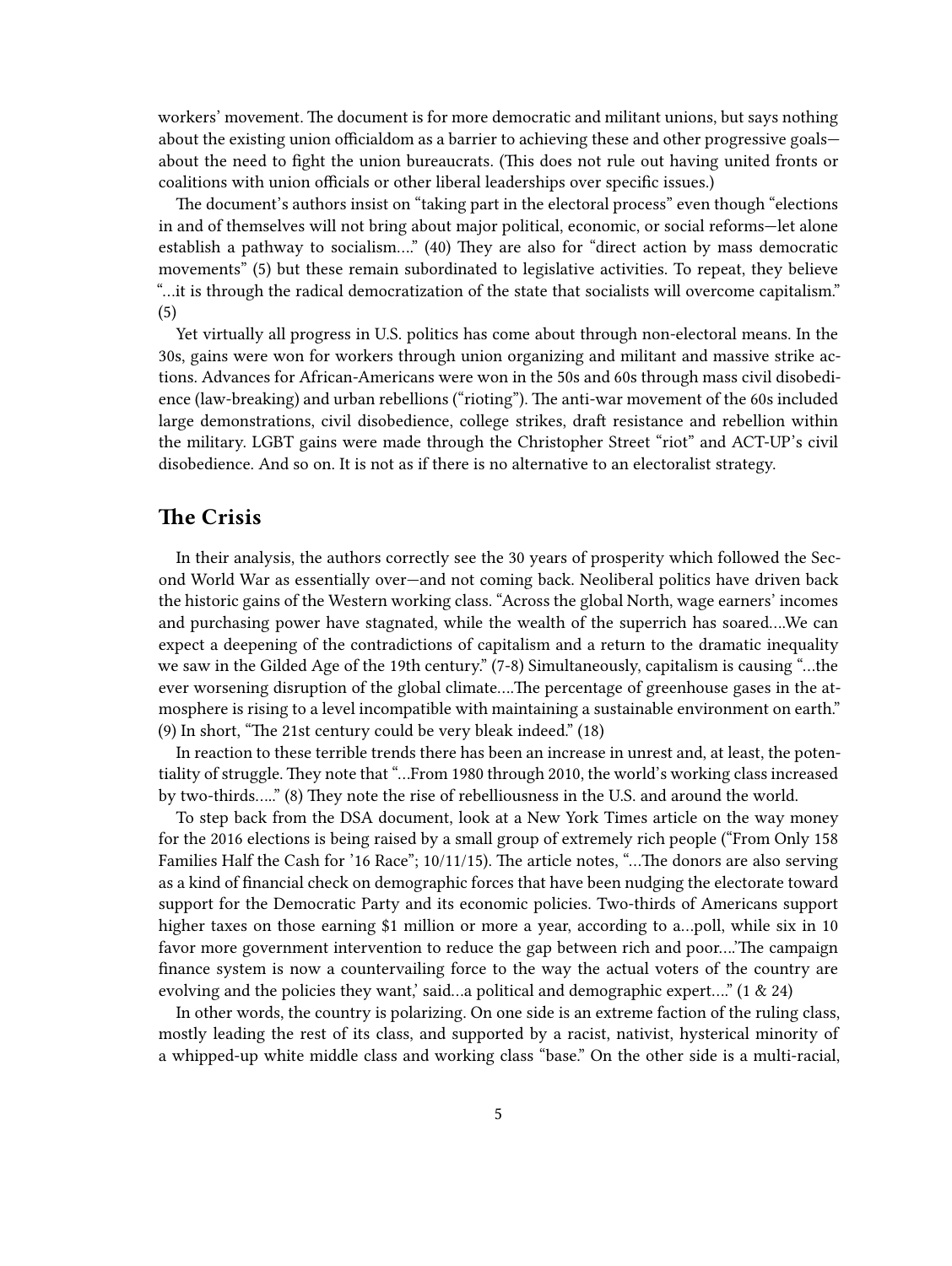multi-national working class, moving slowly to the left—mostly still tied to the "moderate" wing of the capitalist class, to the Democratic Party and the union bureaucracies, and favoring mild reforms to the system. Of course, the electoral system is a very poor reflector of popular political sentiment. However, there is a tide running our way, but the problem is to win the people from their faith in the capitalist system and its agencies, especially the Democratic Party and elections in general.

In this context, there is one point I am strongly in agreement with in the DSA draft document. It repeatedly declares that its members should participate in movements and coalitions "as explicit socialists." (38) Rather than appearing as just militant rank-and-filers, advanced liberals, or progressive activists, they should make a point about being socialists. This means doing more than dealing with specific problems of capitalism. It means raising a vision of an alternate way of organizing human society, including alternate ways of human society relating to the natural world.

#### <span id="page-5-0"></span>**Their Vision of Democratic Socialism**

Much of their stated vision of socialism seems to have been influenced by anarchism or, at least, by the anti-authoritarian trends which lead to anarchism. The DSAers write about "the reorganization of work," "workplace democracy," "replacing the hierarchical structure of today's corporations with management teams elected by and responsible to employees," "worker-run cooperatives." (23) They advocate "new forms of direct democracy," (24) "general assemblies at the neighborhood level…citizen boards…program councils…municipal and state assemblies…. referenda."(25) Even elected representative should be subject to immediate recall by citizens. So far, so good.

It is important to remember that they expect these libertarian-democratic changes to take place through the state—the existing state which has been reformed. Again: "It is through the radical democratization of the state that socialists will overcome capitalism." (5) The authors refer to "the democratic socialist revolution," (27) by which they mean a drastic change but not an actual revolution (the overturning of the capitalist class, its state, and all its institutions of oppression). They suggest "nationalizing key industries such as utilities or automobile manufacturing…" and possibly "buy[ing] out private firms." (27) That is, the state would take over large sections of the economy, even though supposedly the workers would participate in their management. There would be a "core" sector of the economy which would be owned and planned by the government (with worker participation in management) and independent enterprises (mainly workers' cooperatives) regulated by state agencies. DSAers disagree, they write, on how much of a market there would still be, but not on a major role for the state in the economy.

The state would be radically transformed—but not abolished. "….Under democratic socialism, security institutions such as the National Security Administration, the Central Intelligence Agency, and the Federal Bureau of Investigation would either be dramatically downsized, dismantled, or consolidated." (25) Police would still be there, but under "citizen review boards." I do not find such ideas to be very comforting.

Contrast this with the anarchist goal of replacing the bureaucratic-military-capitalist machinery of the modern state, which stands over the rest of society. Instead there would be a federation of workplace councils and neighborhood assemblies to coordinate society. There would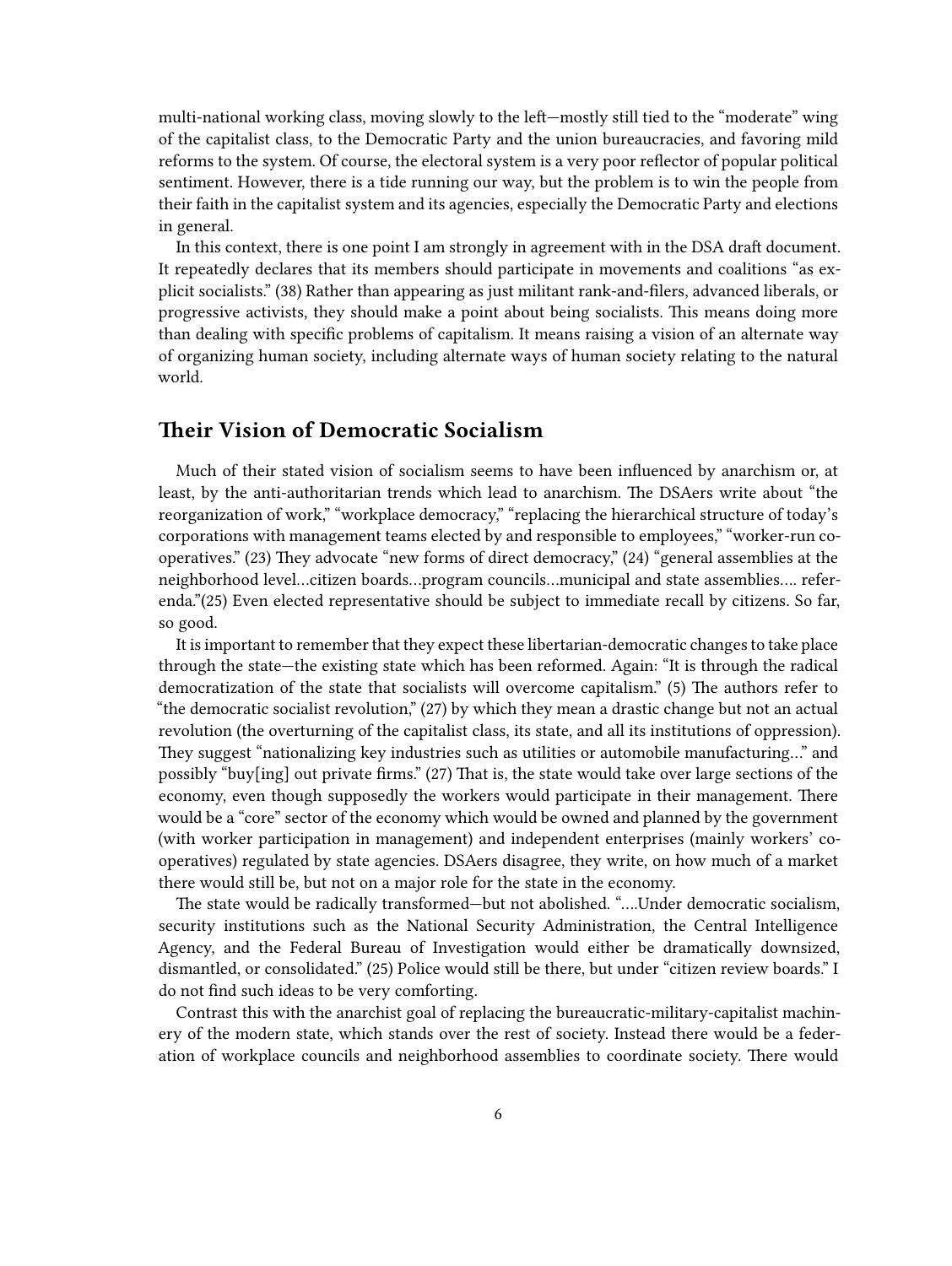be a democratic armed people (a militia) instead of the police or military. The economy would be a federation of self-managing industries, consumer cooperatives, and agricultural-industrial communes—with different regions experimenting with different ways of organizing themselves. Formerly oppressed sections of the population would have full self-determination. This is the vision of revolutionary libertarian socialism.

### <span id="page-6-0"></span>**Reform or Revolution?**

At the very end of the draft document, the authors come up with another serious problem. What if the capitalists do not allow a freely-elected democratic socialist government to take away their wealth, their power, and their social standing? What if they resist the democratic government? In fact, they note, 'In the 1970s through the early 1980s governments controlled by socialist or labor parties, in Sweden, Chile, and France, for example, sought to do just what we propose….Capitalists reacted quickly and viciously, usually by means of a capital strike [not investing in the economy, causing unemployment and suffering]…In other cases, capitalists allied themselves with military and foreign powers…to topple the socialist government by force." (48) The history of European fascism is relevant here. So are the more recent developments of the Workers Party in Brazil, the ANC in South Africa, the suppression of the "Arab Spring," and right now—Syriza in Greece.

Suppose the capitalist class and its supporters insist on keeping their investments, their industries, their mansions, and their banks, as well as their politicians and other lackies. Suppose they plan a military coup, or pay for fascist gangs, or use the courts or the legislatures to outlaw the socialist parties. What then?

The DSAers response is rather pathetic. "Even with solid majority support and an internal democratic culture capable socialists would still face the challenge of overcoming anti-socialist violence….There is no easy solution to this problem, but building rank-and-file support within the police and armed forces…will be essential in any socialist transition." (49)

Yes it will be extremely important to build socialist support among the ranks of the military (mostly daughters-and-sons of the working class and lower middle class). But it will also be necessary to try to disband the professional police and the long-term "lifers" and officers among the military. It will also be necessary to arm the workers and oppressed and organize them to protect their communities and industries. It will be necessary for workers' and neighborhood councils to prepare for massive strikes in the event of a capitalist-military-fascist offensive. It will be necessary to carry through the socialist program all the way—that is, to make a revolution. Anything else could lead to a bloodbath of the people. The failure of the DSAers to raise such a perspective is a part of their being reformist socialists.

Of course, right now we are very far from such a situation. But it is not too soon to think about it. Hard times are here and (with ups and downs) will be getting worse—as the DSAers write. Even now there has been a popular turn to the left, that is, in the direction of mass struggle and of hope for a better world. There is a revived interest in socialism, of a democratic or libertarian sort. But it must be presented in the most radical, the most anti-authoritarian, and the most revolutionary way.